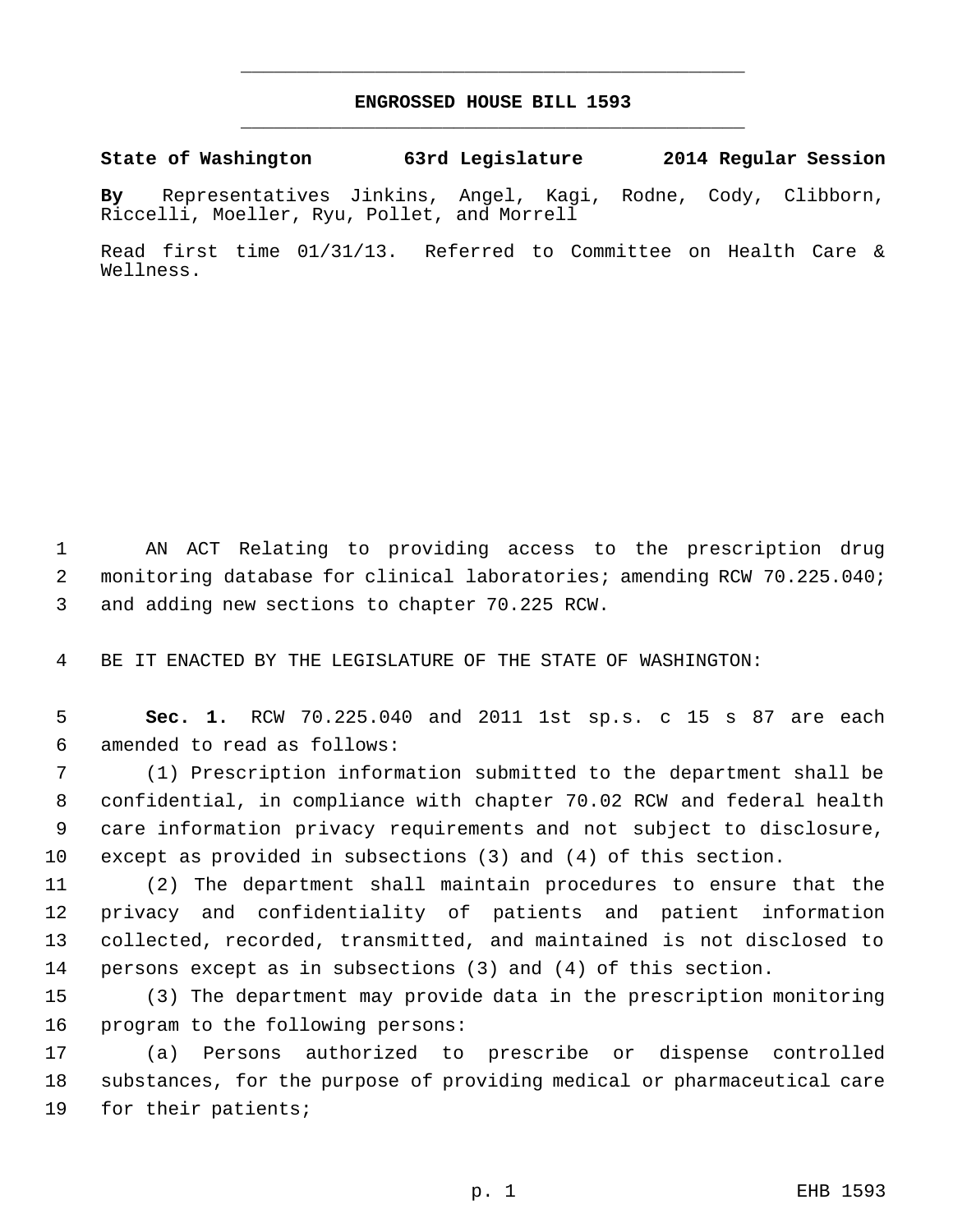(b) An individual who requests the individual's own prescription monitoring information;

 (c) Health professional licensing, certification, or regulatory agency or entity;

 (d) Appropriate local, state, and federal law enforcement or prosecutorial officials who are engaged in a bona fide specific investigation involving a designated person;

 (e) Authorized practitioners of the department of social and health services and the health care authority regarding medicaid program recipients;

 (f) The director or director's designee within the department of labor and industries regarding workers' compensation claimants;

 (g) The director or the director's designee within the department of corrections regarding offenders committed to the department of corrections;

 (h) Other entities under grand jury subpoena or court order; ((and))

 (i) Personnel of the department for purposes of administration and 19 enforcement of this chapter or chapter 69.50 RCW; and

20 (j) Personnel of a test site that meets the standards under subsection (2) of this section pursuant to an agreement between the test site and a person identified in (a) of this subsection to provide 23 assistance in determining which medications are being used by an 24 identified patient who is under the care of that person.

 (4) The department may provide data to public or private entities for statistical, research, or educational purposes after removing information that could be used to identify individual patients, dispensers, prescribers, and persons who received prescriptions from dispensers.

 (5) A dispenser or practitioner acting in good faith is immune from any civil, criminal, or administrative liability that might otherwise be incurred or imposed for requesting, receiving, or using information from the program.

 NEW SECTION. **Sec. 2.** A new section is added to chapter 70.225 RCW to read as follows:

 Test sites that may receive access to data in the prescription monitoring program under RCW 70.225.040 must be: